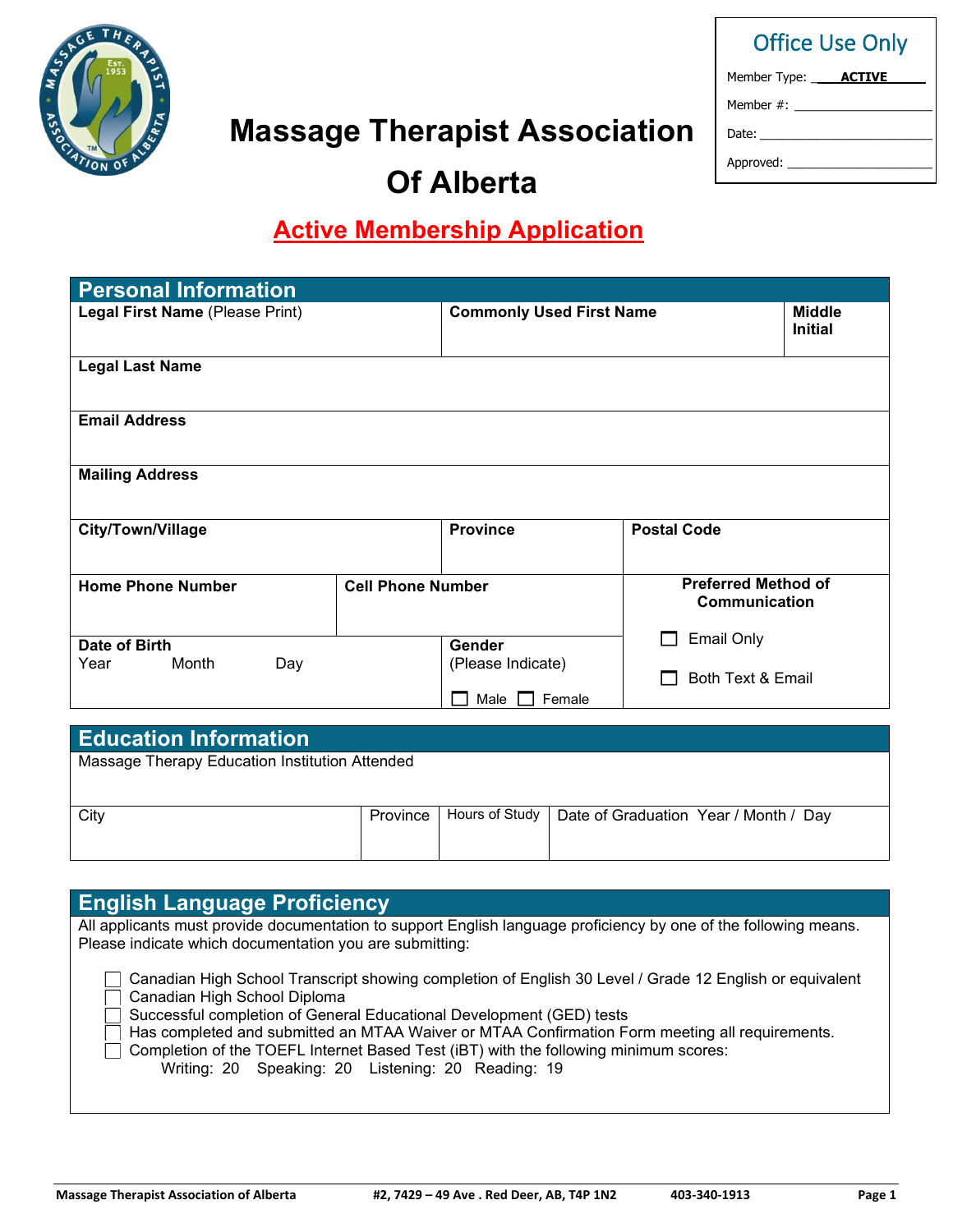

|      | <b>Current Practice: Please select which best describes your current status</b>                            |  |                                                |  |  |  |  |  |  |
|------|------------------------------------------------------------------------------------------------------------|--|------------------------------------------------|--|--|--|--|--|--|
|      | No.<br>Yes<br>Are you currently practicing as a massage therapist?                                         |  |                                                |  |  |  |  |  |  |
|      | If you answered "YES" to the above question, you are required to provide proof of good standing with your  |  |                                                |  |  |  |  |  |  |
| you: | existing or former Regulatory College or Professional Association. Please indicate which option applies to |  |                                                |  |  |  |  |  |  |
|      | Yes, I am currently practicing in the province of:                                                         |  |                                                |  |  |  |  |  |  |
|      |                                                                                                            |  |                                                |  |  |  |  |  |  |
|      | I have provided proof of good standing with                                                                |  | I have provided proof of good standing with my |  |  |  |  |  |  |
|      | my current regulatory body.                                                                                |  | current association.                           |  |  |  |  |  |  |
|      | If you answered "NO" to the above questions, please indicate which best describes you:                     |  |                                                |  |  |  |  |  |  |
|      | I have graduated from a training program that is a minimum of 2 years / 2200 hours that is licensed with   |  |                                                |  |  |  |  |  |  |
|      | the government in the jurisdiction it operates in.                                                         |  |                                                |  |  |  |  |  |  |
|      | I am currently a new graduate and I am not practicing.                                                     |  |                                                |  |  |  |  |  |  |
|      | I am currently a student about to graduate and require Active membership.                                  |  |                                                |  |  |  |  |  |  |
|      | I am currently non-practicing as of (input last date of practice Year/Month):                              |  |                                                |  |  |  |  |  |  |

| <b>Primary Clinic Location Information</b>                                                       |            |          |                      |                          |  |                                                                                                              |  |
|--------------------------------------------------------------------------------------------------|------------|----------|----------------------|--------------------------|--|--------------------------------------------------------------------------------------------------------------|--|
| <b>Business Name</b>                                                                             |            |          |                      |                          |  |                                                                                                              |  |
| <b>Business Address</b>                                                                          |            |          |                      |                          |  |                                                                                                              |  |
|                                                                                                  |            |          |                      |                          |  |                                                                                                              |  |
| City                                                                                             |            | Province |                      | Area Code & Bus, Phone # |  | Postal Code                                                                                                  |  |
| <b>Website Address</b>                                                                           |            |          | <b>Email Address</b> |                          |  |                                                                                                              |  |
| are required and will be displayed if searched using our "Find A Therapist Tool" on our Website. |            |          |                      |                          |  | Please indicate the start and end times of the days you are available at your primary clinic. Specific times |  |
| Sunday                                                                                           | Start time |          |                      | <b>End Time</b>          |  |                                                                                                              |  |
| Monday                                                                                           | Start time |          | End Time             |                          |  |                                                                                                              |  |
| Tuesday                                                                                          | Start time |          |                      | End Time                 |  |                                                                                                              |  |
| Wednesday                                                                                        | Start time |          |                      | End Time                 |  |                                                                                                              |  |
| Thursday                                                                                         | Start time |          |                      | End Time                 |  |                                                                                                              |  |
| Friday                                                                                           | Start time |          |                      | End Time                 |  |                                                                                                              |  |
| Saturday                                                                                         | Start time |          |                      | End Time                 |  |                                                                                                              |  |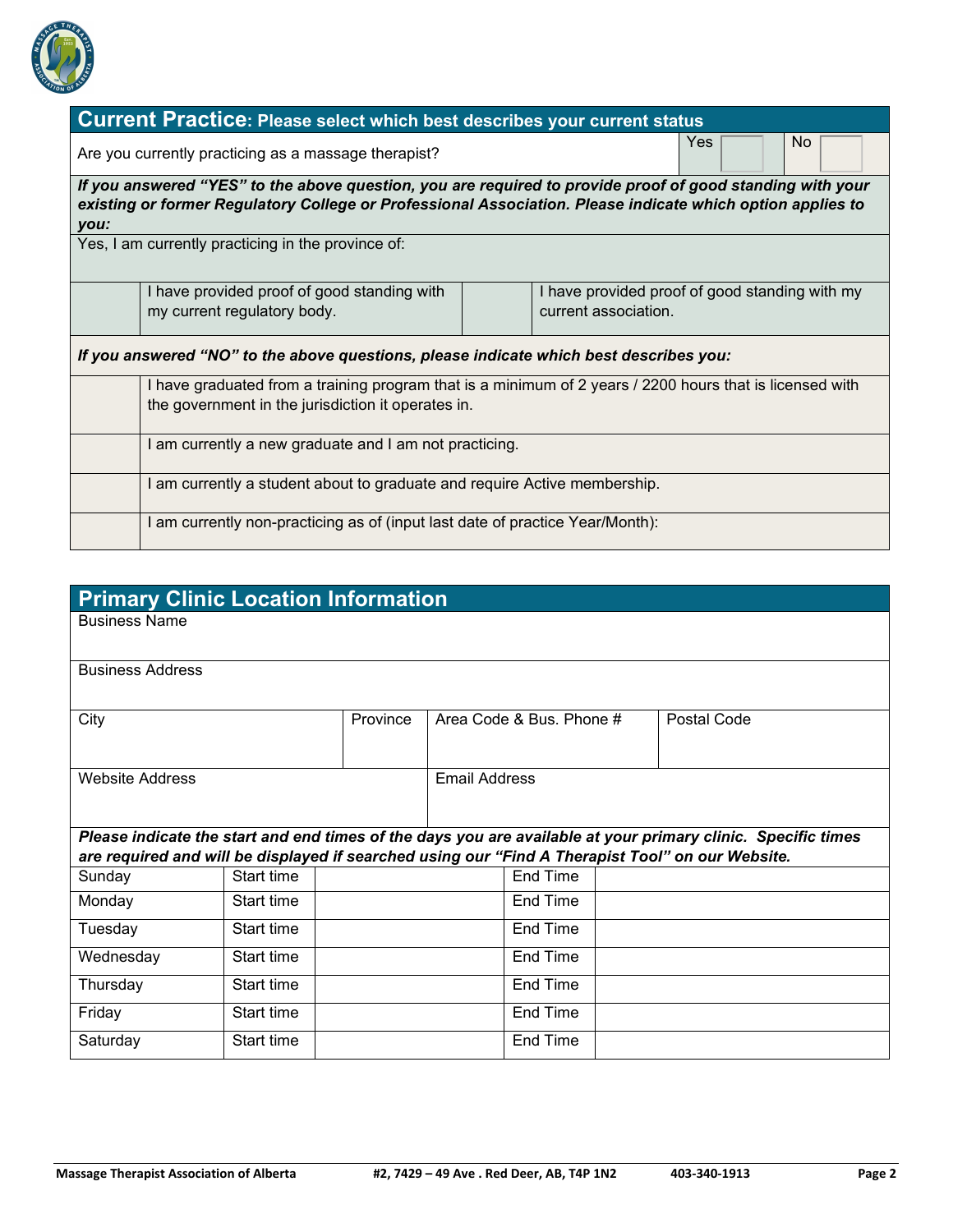

# **Secondary Clinic Location Information**

Business Name

| <b>Business Address</b> |  |
|-------------------------|--|
|-------------------------|--|

| City            |            | Province | Area Code & Bus, Phone # |          | Postal Code                                                                                              |
|-----------------|------------|----------|--------------------------|----------|----------------------------------------------------------------------------------------------------------|
|                 |            |          |                          |          |                                                                                                          |
|                 |            |          |                          |          |                                                                                                          |
| Website Address |            |          | Email Address            |          |                                                                                                          |
|                 |            |          |                          |          |                                                                                                          |
|                 |            |          |                          |          |                                                                                                          |
|                 |            |          |                          |          | Please indicate the start and end times of the days you are available at your secondary clinic. Specific |
|                 |            |          |                          |          | times are required and will be displayed if searched using our "Find A Therapist Tool" on our Website.   |
| Sunday          | Start time |          |                          | End Time |                                                                                                          |
| Monday          | Start time |          |                          | End Time |                                                                                                          |
| Tuesday         | Start time |          |                          | End Time |                                                                                                          |
| Wednesday       | Start time |          |                          | End Time |                                                                                                          |
| Thursday        | Start time |          |                          | End Time |                                                                                                          |
| Friday          | Start time |          |                          | End Time |                                                                                                          |
| Saturday        | Start time |          |                          | End Time |                                                                                                          |

| <b>Clinical Practice Setting (Check all that apply)</b> |  |                             |  |                                |  |
|---------------------------------------------------------|--|-----------------------------|--|--------------------------------|--|
| Private Practice In Clinic                              |  | Private Practice In Home    |  | Sports Clinic /Facility        |  |
| Chiropractor Clinic / Office                            |  | Hospital                    |  | Fitness Centre/Spa/Health Club |  |
| Mobile / On-Site                                        |  | Resort or Hotel             |  | Hair Salon                     |  |
| Nursing Homes                                           |  | <b>Physiotherapy Clinic</b> |  | Schools                        |  |

| <b>Treatment Types</b>           |                            |                               |                            |
|----------------------------------|----------------------------|-------------------------------|----------------------------|
| Acupressure                      | Hot and Cold Stone Massage | <b>Positional Release</b>     | Taping                     |
| Alexander Technique              | Infant Massage             | Reflexology                   | <b>Therapeutic Massage</b> |
| Chair Massage                    | Lymph Drainage             | Reiki Level 1                 | Thai Massage               |
| CranioSacral Therapy             | <b>Myofascial Cupping</b>  | Rolfing                       | Thai Yoga                  |
| Direct Billing                   | Muscle Energy Technique    | Shiatsu                       | Therapeutic Touch          |
| <b>Feldenkrais Method</b>        | NeuroKinetic Therapy       | Somatics                      | Touch for Health           |
| Geriatric populations            | Pediatric Massage          | Sports Massage                | Trager                     |
| <b>Healing Touch</b>             | <b>Pilates</b>             | Strapping                     | Visceral Manipulation      |
| <b>Integrated Manual Therapy</b> | <b>Pregnancy Massage</b>   | <b>Structural Integration</b> | Yoga                       |

| <b>Adjunct Techniques / Modalities</b>       |                                                            |
|----------------------------------------------|------------------------------------------------------------|
| Aromatherapy                                 | Extracorporeal Shockwave Therapy                           |
| MPS Therapy (Microcurrent Point Stimulation) | Frequency Specific Microcurrent (low energy protocol only) |
| Interferential Current (IFC) Therapy         | Low Level Cold Laser Treatment                             |
| Low Intensity Laser Therapy                  | <b>Pulsed High Frequency</b>                               |
| <b>TENS</b>                                  | ** Trigenics                                               |
| Graston                                      | ** Watsu                                                   |
| Therapeutic Ultrasound                       | ** Fire Cupping                                            |

**The above techniques and modalities require that a therapist has completed and submitted approved education/certification to be on file with the MTAA before practicing. The \*\* techniques and modalities in red require that a therapist must also apply for and obtain additional insurance to practice through the MTAA. Please contact our office for more details.**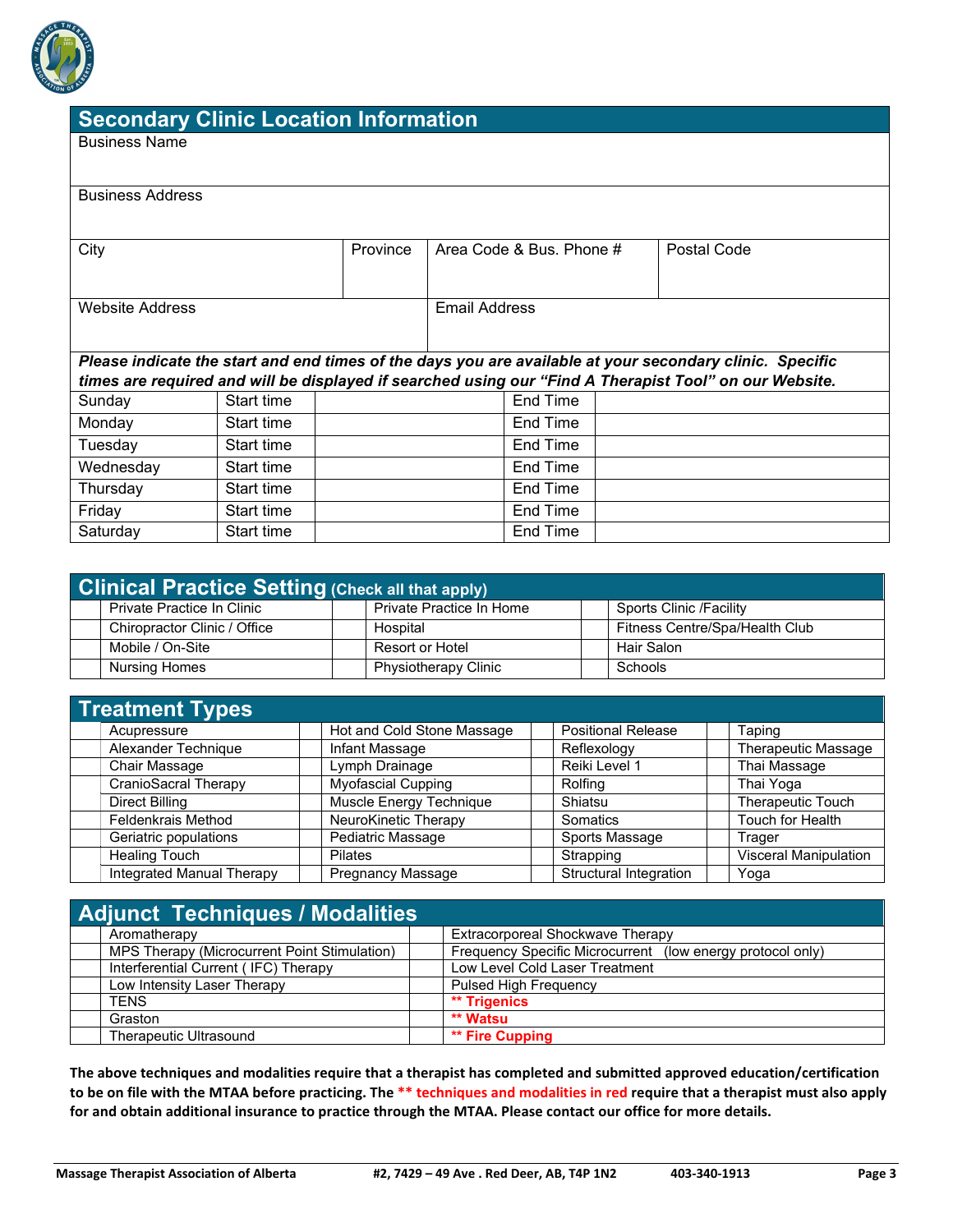

## **Freedom Of Information and Privacy Act**

In following regulations pertaining to the *Freedom of Information and Privacy Act*, only a member's business contact information will be displayed and/or distributed. Personal information is used only for internal database purposes. In the event that a member's residential address is also their business address, it is understood and agreed by the member, as signed below, that this information may be given out by the MTAA for business purposes only.

In order to provide and improve member services the MTAA collects the personal and business related information contained in this application. Other than your name, city, province, membership number, membership status and the above-mentioned business contact information, information you provide on this form is confidential and will only be used for the provision of member services and statistical reporting in accordance with the *Personal Information Privacy Act*. All Active members understand that the collection, use and disclosure of personal information is done in accordance with this Policy and that business contact information and treatment types available in various formats as required from time to time, will be published in the "Find a Therapist" area of the MTAA Website for the public as well as for insurance provider verification purposes.

#### **I agree to the terms and conditions as stated above**

## **Insurance Agreement**

By submitting this application, the undersigned attests that this application has been completed accurately and honestly. No disciplinary action has been, or is pending, against you in any jurisdiction. You have never been the subject of any investigation either civil or criminal, in connection with any sexual act, conduct, molestation, and/or assault. You understand that your liability insurance certificate will provide evidence that you have been added as an individual participant with respect to the coverage and limits of the Master policy for Professional and General Liability Insurance. You understand that the coverage provided by the insurance certificate is subject to all the terms; conditions and exclusions contained in the Master policy. You further understand that the insurance company will rely on the information provided in this application. Providing false statements on this application or subsequent renewals shall void this application and render your insurance coverage null and void, and you may be subject to further legal action for making false statements.

#### **I agree to the terms and conditions as stated above**

## **Geographical Practice**

By submitting this application, I attest that I am practicing in the Province of Alberta only and understand that should I wish to practice Massage Therapy outside of the geographic boundaries of Alberta that I must complete a Memorandum of Understanding and that my membership number is not valid for third-party insurance receipt provision for treatment(s) performed outside of Alberta.

**I agree to the terms and conditions as stated above** 

# **Criminal Offense Charge or Conviction**

I understand that in accordance with the current policies of the MTAA, *I am required to disclose any current charges or convictions of any criminal offense incurred. I understand that I am required to provide the MTAA immediate notice, but no more than thirty (30) days after, the disclosure of any charges or convictions in my name*. I am also aware that additional information may be requested of me regarding this.

**I agree to the terms and conditions as stated above**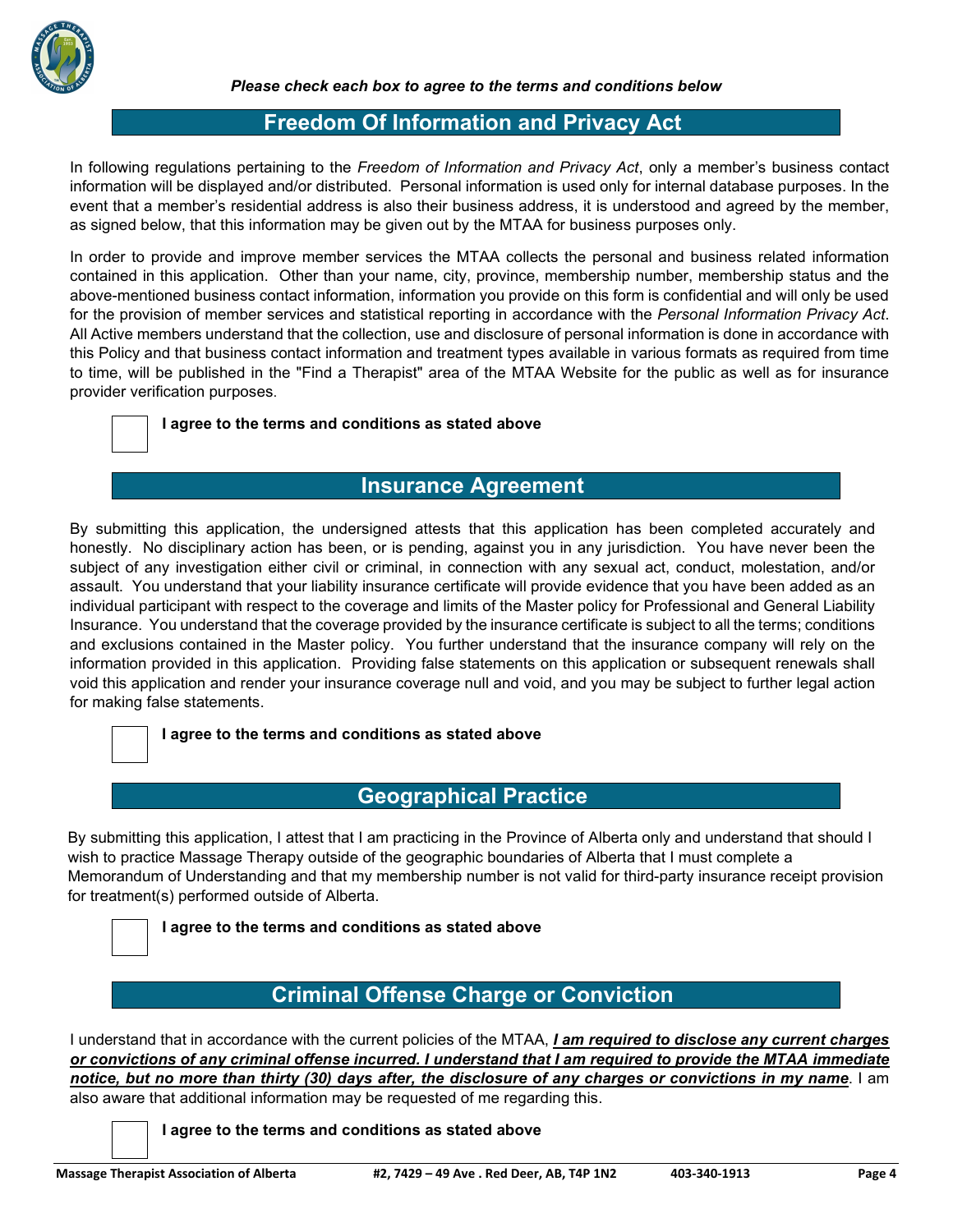

## **Active Members Responsibilities**

It is important that all MTAA members are aware of their responsibilities to maintain membership in good standing. Failure to do so may result in membership suspension and possible membership cancellation. Initial that you have read and understand the following:

| I am aware that if my membership should be suspended for any reason, a \$150 (plus GST)<br>reinstatement fee is required. As well, any outstanding requirements must be met before<br>membership reactivation can occur.                                                        |
|---------------------------------------------------------------------------------------------------------------------------------------------------------------------------------------------------------------------------------------------------------------------------------|
| I am aware that should membership suspension occur, all treatments provided to clients may be<br>rejected by health insurance companies for the full period of membership suspension.                                                                                           |
| I am aware that my annual membership fees are due to be paid in full, on or before my membership<br>anniversary date.                                                                                                                                                           |
| I am aware that all members must maintain valid Standard First Aid & CPR-C (or higher) at all times.<br>Emergency First Aid is not equivalent to the required Standard First Aid and is therefore not<br>accepted.                                                              |
| I am aware that all members are responsible to provide current personal contact information. I am<br>aware that I can provide this by updating my online member profile.                                                                                                        |
| am aware that all members are required to provide a current Criminal Record Check, including the<br>Vulnerable Sector, every three (3) years. A request will be made by the MTAA office when this is<br>required. These cannot be more than 90 days old from the date required. |
| I am aware that all members are required to complete ongoing Professional Development (PD). To<br>meet the current guidelines, members can refer to the PD Program Guide available through online<br>member profiles and also downloadable from the MTAA website.               |

### **Declaration**

I, the undersigned, declare that to the best of my knowledge the information provided and statements made in this application and any attached documents is true. I agree to abide by the MTAA Bylaws, Code of Ethics, Guidelines for Professional Boundaries, Standards of Practice and any other governing documents of the Association. I realize that I may lose my membership and membership privileges if complaints about me are found to be in violation of these documents. I further understand that membership dues are non-refundable in the event that I choose to cancel my membership at any time after application or renewal.

**Signature**: \_\_\_\_\_\_\_\_\_\_\_\_\_\_\_\_\_\_\_\_\_\_\_\_\_\_\_\_\_\_\_\_\_\_\_\_\_\_\_\_\_\_ **Date:** \_\_\_\_\_\_\_\_\_\_\_\_\_\_\_\_\_\_\_\_\_\_\_\_\_\_\_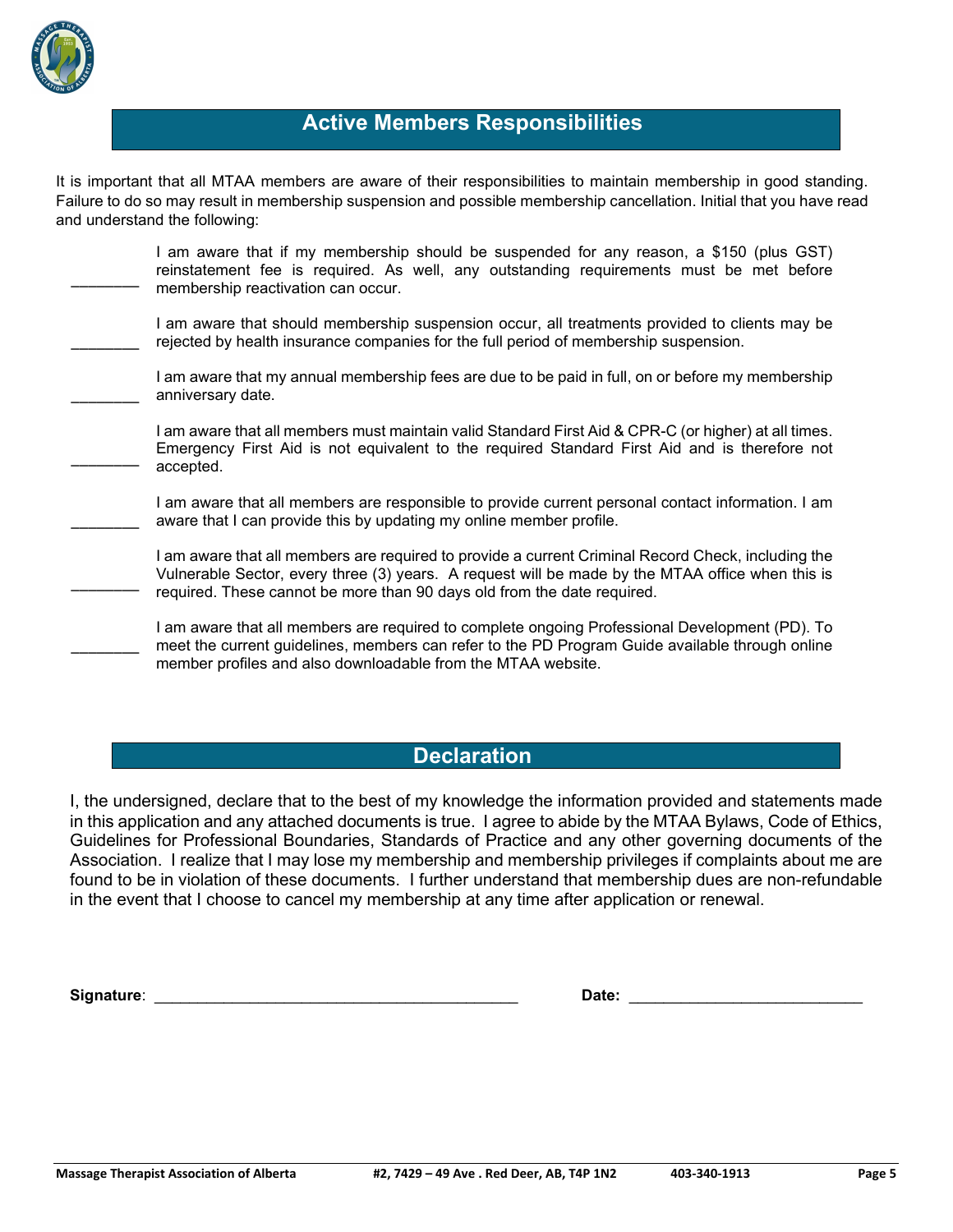

# **MTAA Active Membership Payment Information**

Name of Applicant:

### **Activation Information**

All Memberships are activated on the 1st of the month. If you submit your application and all documentation later than the 15 of the month, the earliest we can activate your membership is the 1<sup>st</sup> of the following month.

### **Cost of Membership Activation**

Please be advised that the cost of activation may be prorated depending on your preferred month of activation, as all MTAA members are on **a common renewal date of July 1st of each year.** There is also a one-time \$50 application. Please select your preferred month of activation for the total cost of activation:

| <b>Month of Activation:</b> | <b>Membership Activation Fees:</b> |
|-----------------------------|------------------------------------|
| Please Select Month         | $- -$                              |

*All fees include GST*

**Payment Options:** Please select which payment option you wish to utilize.

**Credit card** – (VISA, MasterCard, American Express and VISA Debit) *\*\*If paying by credit card an additional 2% transaction fee is applied.*

**E-transfer** – Please contact the MTAA office to confirm the designated email to accept an Etransfer.

**Cheque or Money Order** – This must be received at the MTAA Office before activation can occur. The MTAA is not responsible for any mailed payment that is not received or is late.

**Payment will be processed once submitted to the MTAA Admin Team.** 

#### **Credit Card Number Credit Card Number 2018**

*Please note that the MTAA does not keep member payment details on file and this document will be destroyed once payment has been processed.*

\_\_\_\_\_\_\_\_\_\_\_\_\_\_\_\_\_\_\_\_\_\_\_\_\_\_\_\_\_\_\_\_\_\_\_\_\_\_\_\_\_\_\_\_\_\_\_\_\_\_\_\_\_ \_\_\_\_\_\_\_\_\_\_\_\_\_\_\_\_\_

**Applications can be submitted by:**

**Email to: [membership@mtaalberta.com](mailto:membership@mtaalberta.com) Fax to: 403-346-2269**

**Mail to: #2, 7429 – 49 Ave, Red Deer, AB, T4P 1N2**